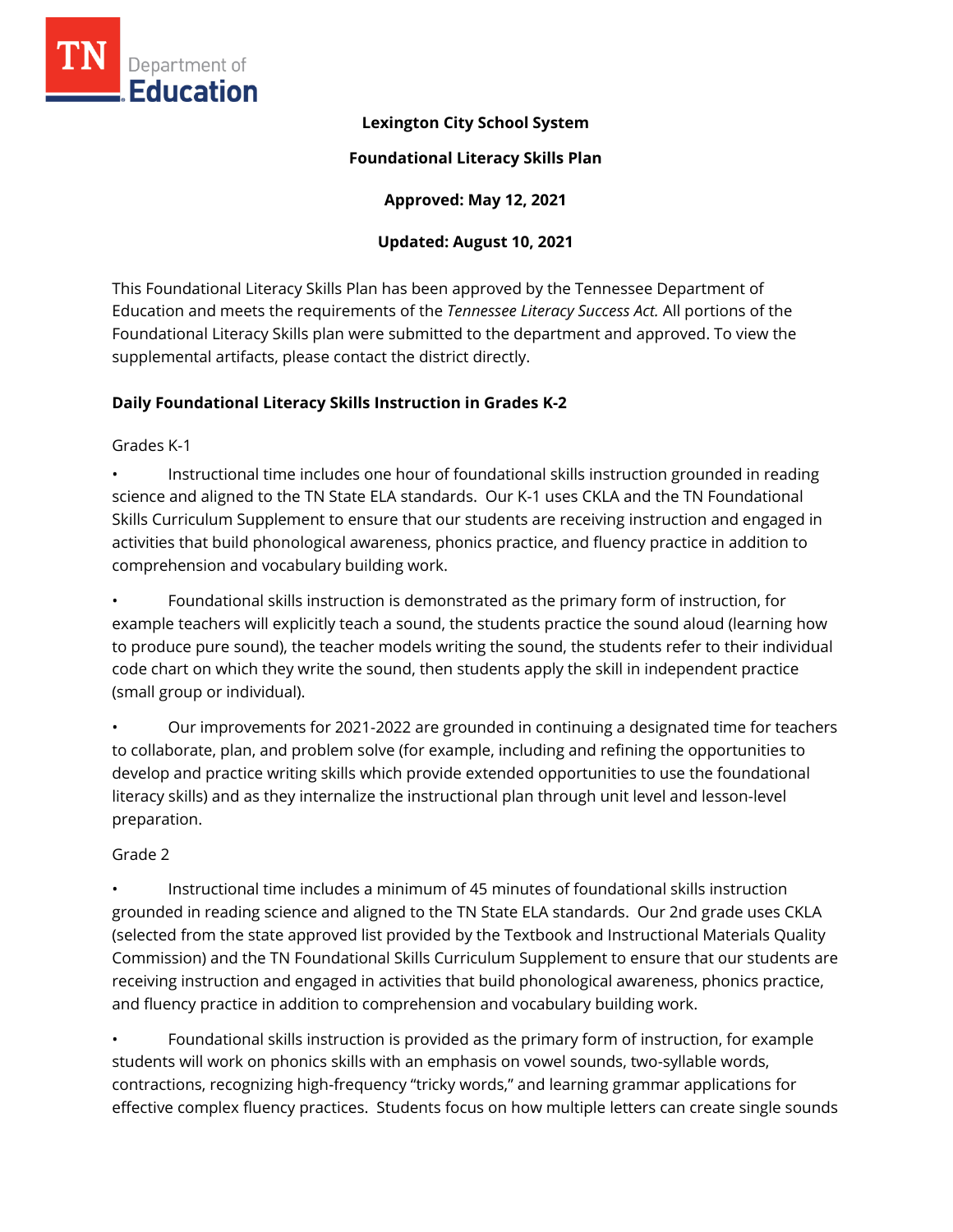and practice applying this concept with complex vowel patterns, separated diagraphs, /oo/, and /u/ vowel + /r/ combinations. Teachers continue to use chaining, dictation, decodables, and strategies such as word walls.

• Includes explicit instruction and student practice in phonemic awareness, phonics, fluency while using read aloud texts and decodable texts to help students build the background knowledge and vocabulary critical to listening and reading comprehension

# **Daily Foundational Literacy Skills Instruction in Grades 3-5**

• Integrated literacy block for grades 3-5 are grounded in reading science and aligned to the TN ELA standards. Our ELA curriculum, Learnzillion was selected from those approved by the state Textbook and Instructional Materials Quality Commission. During the integrated ELA block that meets an evidence-based approach to applying foundational skills within daily lessons, our students receive a total of 75 minutes of ELA instruction. Instructional time includes a minimum of 30 minutes of foundational skills instruction (isolated or embedded) which includes fluency, grammar, morphology, spelling, and writing. For approximately 45 minutes per day, students are working on fluency, comprehension, and vocabulary using the Learnzillion curriculum while also identifying those foundational skills that are embedded within the current read aloud or decodable text. For example, in the domain entitled, Treasure Island, the 3rd grade students will be reading both literary and informational texts about different types of treasures, the ways people hunt for treasures, and the types of treasures that have been found or lost. They will begin by activating their background knowledge of what they know about treasures and then read independently and/or aloud. After the daily reading session, the students may conduct a gallery walk outlining new vocabulary and respond to an inferential question that requires students to identify evidence within the text to support their answer.

• An evidence-based approach is used to teach foundational skills within these daily lessons. The foundational skills are embedded in such a way that a teacher can provide explicit support for vocabulary needed to access the complex text. For example, the students study the suffix -ful, helpful, colorful, cheerful, etc. Students identify the root word in each word. Students make a list of other words with -ful. They search in their current book for words that have -ful that could be added to their list. Students use this knowledge as they navigate through their class book studies and writing lessons.

# **Approved Instructional Materials for Grades K-2**

Amplify - K-5 Core Knowledge Language Arts

# **Approved Instructional Materials for Grades 3-5**

LearnZillion - 3-5 Guidebooks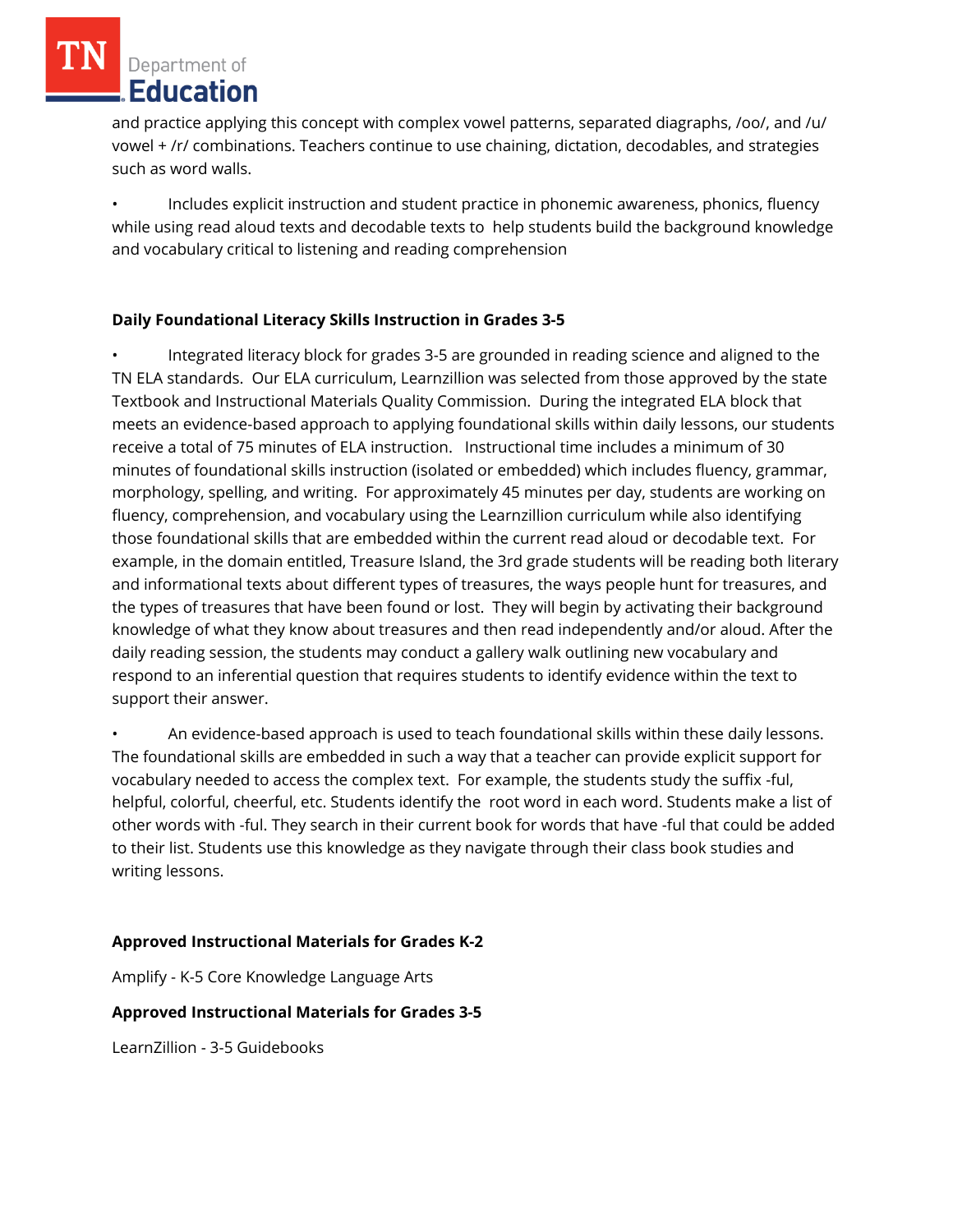#### **Additional Information about Instructional Materials**

K-2 grades are also using the TN Sounds First Foundational Literacy Curriculum from the Best for All Website.

# **Universal Reading Screener for Grades K-5. This screener complies with RTI<sup>2</sup>and Say Dyslexia requirements.**

Tennessee Universal Reading Screener

#### **Intervention Structure and Supports**

LCSS's intervention structure will begin with the universal reading screener provided by the state. All LCSS students will take this universal reading screener at the beginning of the year. Principals, academic coaches, interventionists, and teachers will meet together to analyze the resulting data to identify students who score below the 25th percentile. Students who fall between the 25th percentile and the 10th percentile will be discussed at a District Data Team meeting, where other sources of data, such as academic grades and teacher reports, will be considered. If it is determined the student could benefit from intervention, the student will then placed in a Tier 2 group, where they will receive 30 additional minutes of ELA per day using researched based programs and strategies proven to be effective in improving students' foundational reading skills, such as Exact Path, Study Island, and the intervention component of their high quality reading materials. Those students falling below the 10th percentile will be placed into a Tier 3 group, where they will receive 45 additional minutes of ELA per day, also using researched based programs and strategies, such as Exact Path, Power Reading, and the 95% Group. In addition to all these, Tier III will also use some of the state provided Sounds First early foundational literacy curriculum. Students in Tier II and Tier III will also be further screened using the PASS and the PWRS assessments in order to identify possible characteristics of dyslexia. Students who do show signs of dyslexia will receive intensive interventions as outlined in the state dyslexia law, using programs such as Spire, which has proven to be strong, effective support for students with dyslexic tendencies. Students in Tier 3 who fail to show progress after at least 8 weeks with the use of multiple intervention strategies will be referred to the District Data Team for possible Special Education referral.

LCSS will designate intervention times daily for all Tier 2 and Tier 3 students according to the RTI framework. The principals will work closely with the intervention supervisor to ensure that intervention time is protected and occurs consistently throughout the year. Tier II instruction will be carried out by grade level teachers and building employees. Tier III instruction will be carried out by Reading interventionists. All RTI teachers will be required to keep a daily log for each student marking the attendance and activities of each. Fidelity checks will be carried out periodically by building principals, academic coaches, the intervention coordinator, the school psychologist, and the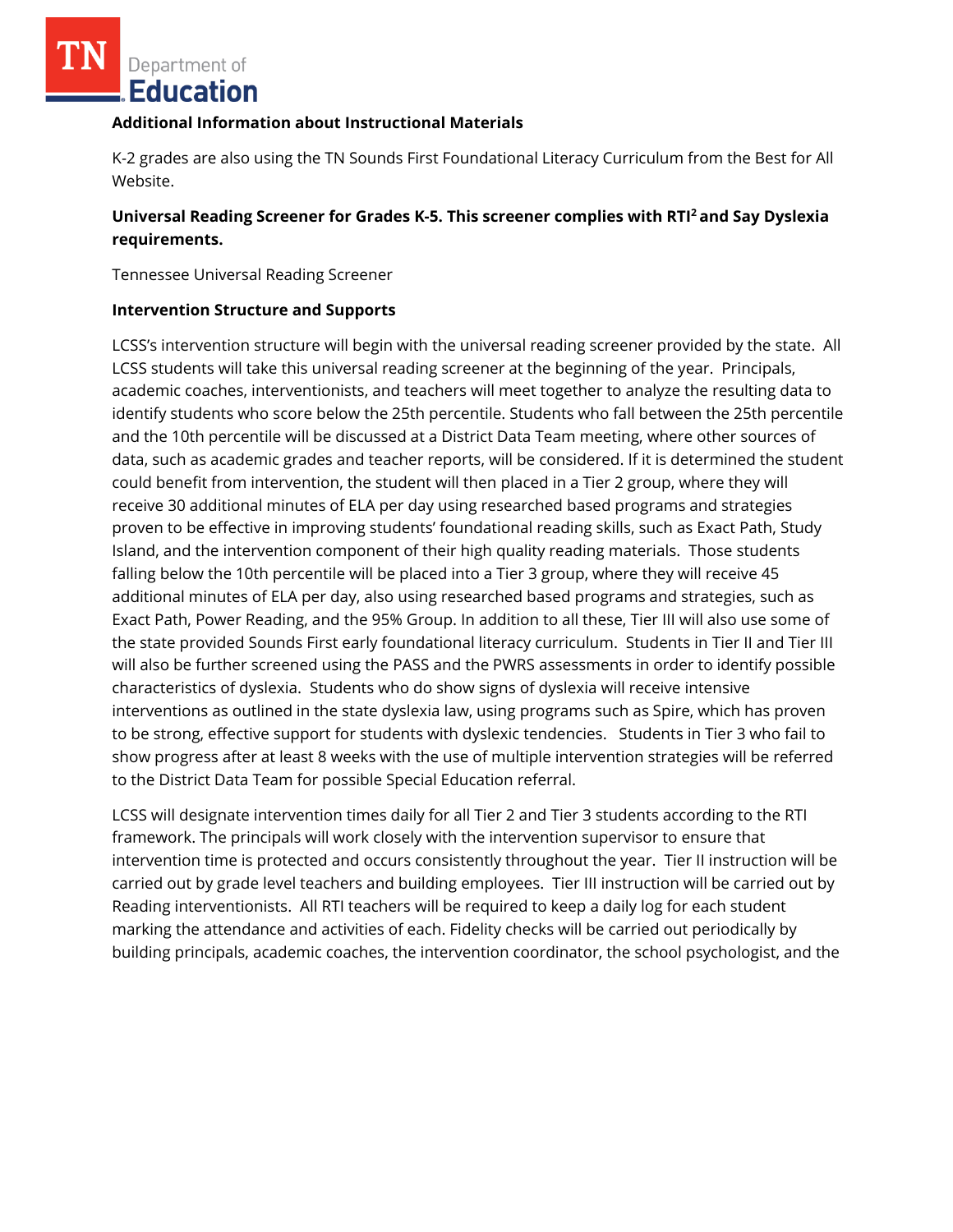Special Education director to ensure that RTI students receive quality, research-based instruction during intervention time.

Tier 2 students will be progress monitored every 10 instructional days, and Tier 3 students will be progress monitored every 5 instructional days. Intervention teams will meet regularly to analyze progress monitoring data, review student progress, and adjust intervention strategies. Grade level PLCs will occur every two weeks to discuss current RTI students' progress. Also during these meetings, teachers will share concerns about students who are not yet in RTI but may benefit from intervention. Teachers will fill out an RTI Referral Form for students who may need to move into or out of RTI, or who may need to move within the tiers. The principals will forward these referrals to the intervention coordinator, who will pull student data and add the names of concerns to the agenda for the next District Data Team meeting. The District Data Team will meet once per month and will consist of the intervention coordinator, the building principals, the school psychologist, the academic coaches, the supervisor of instruction, and the Special Education supervisor. Student referrals will be discussed along with current data for each referral,

#### **Parent Notification Plan/Home Literacy Reports**

The Parent Notification Plan:

The district has a clear plan to communicate with parents if their child is "at-risk" for a significant reading deficiency in grades K - 5. Student scores are detailed in a letter where the language is parent-friendly. Letter includes a clear explanation of gap skills, the depth and extent of the student's needs, and how these gaps will be addressed during intervention. If the student has been identified with the characteristics of dyslexia, the parent letter will also include information and resources regarding dyslexia. The Plan includes no-cost activities for families to support learning at home and provides information on the importance of 3rd grade reading proficiency and how it affects learning across all content areas.

Following the fall, winter, and spring universal screening of each student in grades K - 5, the data is analyzed by the district academic coaches. The academic coaches meet with the classroom teachers, principal, and the reading interventionists to discuss the data and determine intervention placement. Students who have a significant reading deficiency scoring below the 25th percentile on the universal screening will be targeted. During intervention, the student's gap skills will be addressed and regularly progress monitored to ensure gaps are being shortened.

The reading interventionists will send home a parent letter indicating the student's skill deficit(s), recommended intervention, length of daily intervention, and timelines for both progress monitoring and any additional parent notifications of student progress. (Parents are notified every 4.5 weeks of their child's progress during intervention.) They may also send a list of resources and activities that parents can use to support the child at home. These will be no prep or low prep activities as well as computer resources that promote reading and literacy.

To further inform the parents, the reading interventionist may send home reports from the progress monitoring instrument that will also help explain the depth and extent of the student's needs. These reports could include student's performance relative to norms (national and local), rate of